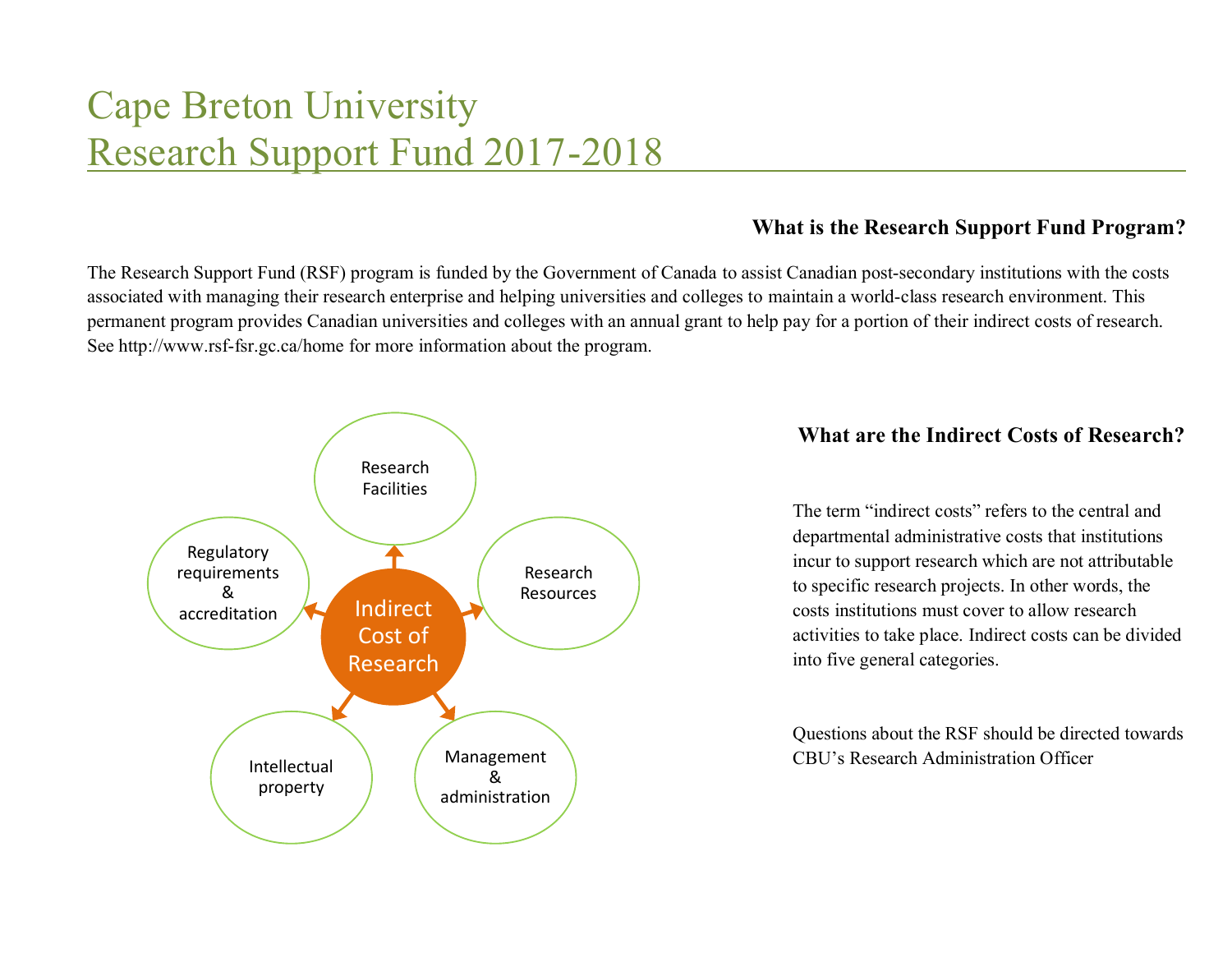# **How is the Research Support Fund Calculated?**

Grants are based on funding that institutions have received from the three federal granting agencies in the three years preceding the grant cycle.

| <b>Average revenues from</b><br><b>CIHR, NSERC &amp; SSHRC</b> | <b>Funding from Research Support Fund</b> |
|----------------------------------------------------------------|-------------------------------------------|
| First \$100,000                                                | 80%                                       |
| Next \$900,000                                                 | $50\%$                                    |
| Next \$6 million                                               | 40%                                       |

This formula provides higher rates of funding for the institutions that receive the least amount of money from the federal research granting agencies. In this way, the Research Support Fund helps smaller universities and colleges provide adequate support to their research programs and strengthen their research capacity. See also http://www.rsffsr.gc.ca/apply-demande/calculations-eng.aspx

# **How Much Is CBU Allocated?**

In 2017-2018, we were allocated \$346,724. We were also informed of our allocation for 2018-2019, which is \$446,681.